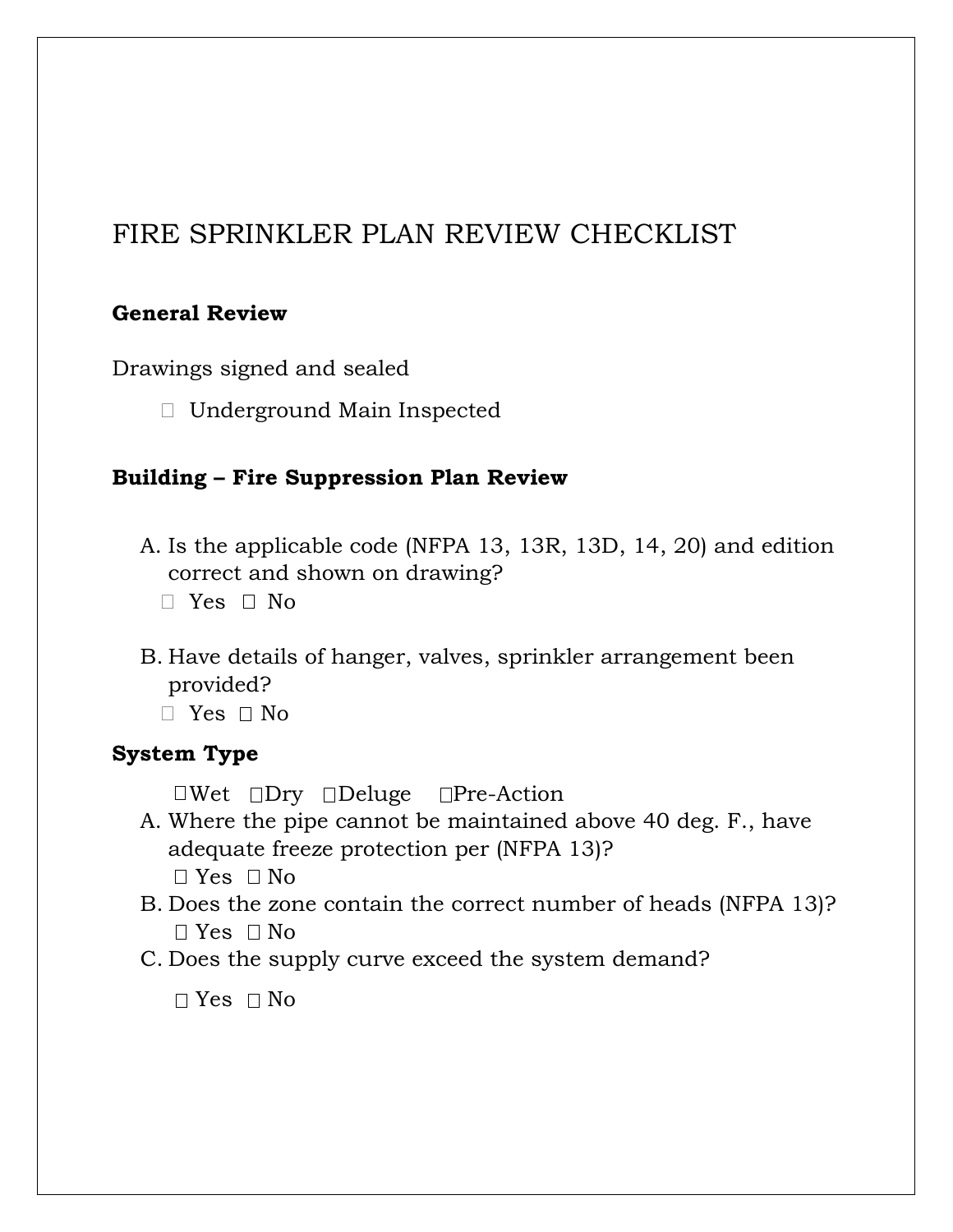### **Sprinklers**

- A. Are quick response (QR) sprinklers used on light hazard occupancy (NFPA 13)?  $\Box$  Yes  $\Box$  No
- B. Is the area of coverage per sprinkler less than the maximum permitted (NFPA 13)?  $\Box$  Yes  $\Box$  No
- C. Are the sprinklers less than 7", 6" from a wall unless by small room exception allowing up to 9" (NFPA 13)?  $\Box$  Yes  $\Box$  No
- D. Do obstructions have additional heads for coverage?  $\Box$  Yes  $\Box$  No
- E. Do the soffits that obstruct discharge have adequate coverage?  $\Box$  Yes  $\Box$  No
- F. Have provisions been made to drain all parts of the system (NFPA 13)?
	- $\Box$  Yes  $\Box$  No
- G.If there are elevator shafts or shuts, are they sprinkler protected (NFPA 13)?  $\Box$  Yes  $\Box$  No

# **Standpipes / Mains**

- A. Does the standpipe have 2  $\frac{1}{2}$  hose valves with 1  $\frac{1}{2}$  reducers (NFPA 14)?
	- $\Box$  Yes  $\Box$  No
- B. Is the FDC located within 100' from the nearest hydrant (NFPA 14)?
	- $\Box$  Yes  $\Box$  No
- C. The FDC shall have a ball drip installed.

```
\Box Yes \Box No
```
- D.If a standpipe I required, do the fire hose valves provide coverage within 100' of hose and 30' of spray (NFPA 14)?  $\Box$  Yes  $\Box$  No
- E. If a combination standpipe is used in a high rise, does each floor have separate control valve and flow switch (NFPA 13)?  $\Box$  Yes  $\Box$  No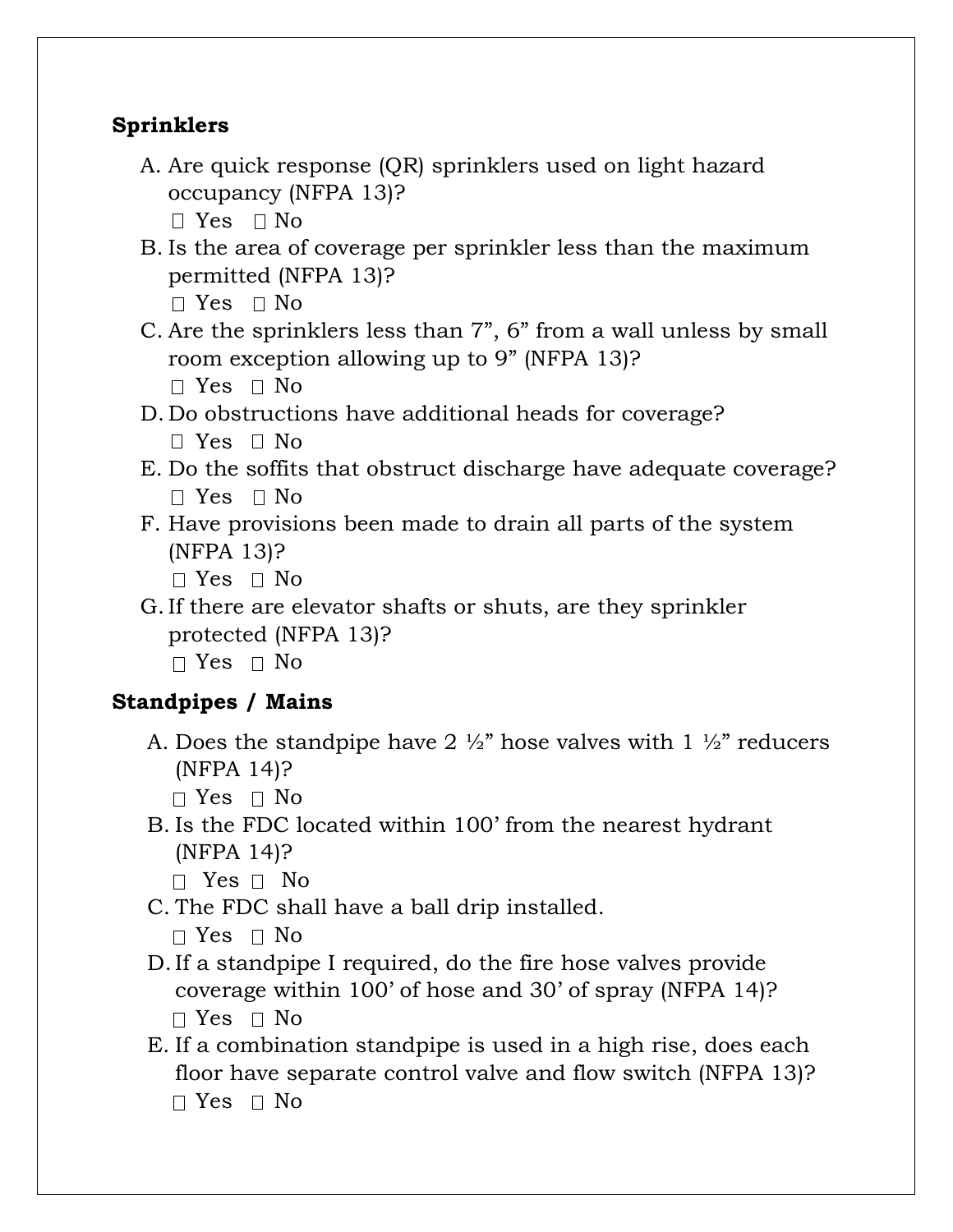F. Is the dedicated standpipe riser at least 4" and combination risers at least 6" in diameter (NFPA 14)?  $\Box$  Yes  $\Box$  No

### **Fire Pumps**

A. Do the drawings indicate installation in compliance with NFPA 20?

 $\Box$  Yes  $\Box$  No

B. Does the fire pump room contain adequate drainage (NFPA 20)?

 $\Box$  Yes  $\Box$  No

C. Does the fire pump room have adequate emergency lighting (NFPA 20)?

 $\Box$  Yes  $\Box$  No

D.Is the type of system appropriate for the specified application (NFPA 13)?

 $\Box$  Yes  $\Box$  No

- E. Are dry-type valve rooms heated and lighted (NFPA 13)?  $\Box$  Yes  $\Box$  No
- F. Does the system have an electronically monitored alarm valve or water flor device (NFPA 13)?

 $\Box$  Yes  $\Box$  No

### **Hazard Classification**

- $\Box$  Light  $\Box$  Ordinary I  $\Box$  Ordinary II  $\Box$  Extra  $\Box$  Storage
- A. Does the hazard classification correspond to the potential fuel load (NFPA 13)?

 $\Box$  Yes  $\Box$  No

B. Is the design density consistent with NFPA 13 classification (NFPA 13)?

 $\Box$  Yes  $\Box$  No

- C. Are the sprinkler zones less than the maximum permitted (NFPA 13)?
	- $\Box$  Yes  $\Box$  No